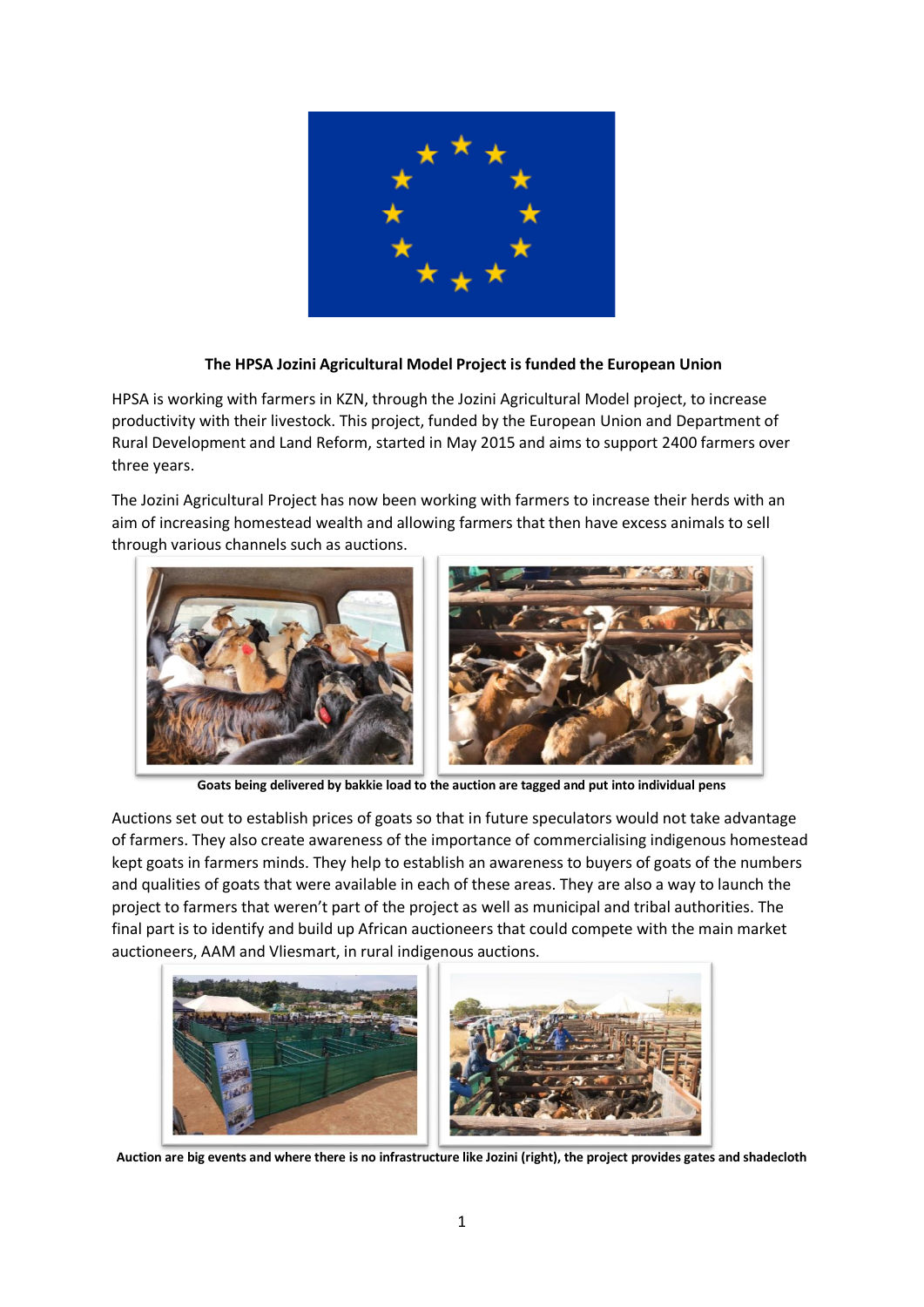The project has successfully held auctions in all of the three project areas. There have been four auctions in total with over 1,200 goats sold and R1,500,000 in sales to farmers.



**Buyers at auctions are both speculators and end users**

The auctions were successful in terms of number of animals presented and prices set by the auction. The auctions though have established an important benchmark in terms of prices for different ages, sizes and sex of goats. Farmers in all the areas have been requesting follow up auctions as many of them held back their best animals unsure of what the auction would present. The word "indali" (auction in Zulu) is generally understood to be a clearance sale to get rid of excess stock and so usually prices are very low.

Many of these communities and farmers had never attended an auction or had a goat auction in the area in their lifetimes.

As this a learning process, the lessons from these auctions have been captured and are to be discussed in a research study group. One important lesson is around setting the number of goats to be presented in the lead up to the auction so as to maintain reasonable prices for our farmers. To date, the prices the highest and lowest prices that auctions have generated is R250 for young uncastrated males, R2000 for young females, R2500 for castrates.

The other part of this equation is based on the time the auction will start, how many buyers are expected and the distance from the nearest urban area. All of these lead to different buying habits with the largest factor being after lunch buyers start leaving and prices start dropping. Farmers generally resist their goats selling in lots of like sized goats which would normally increase the number of goats that could be presented.



**Although farmers put the goats they are presenting in a pen, the goats are still sold one by one which slows everything down**